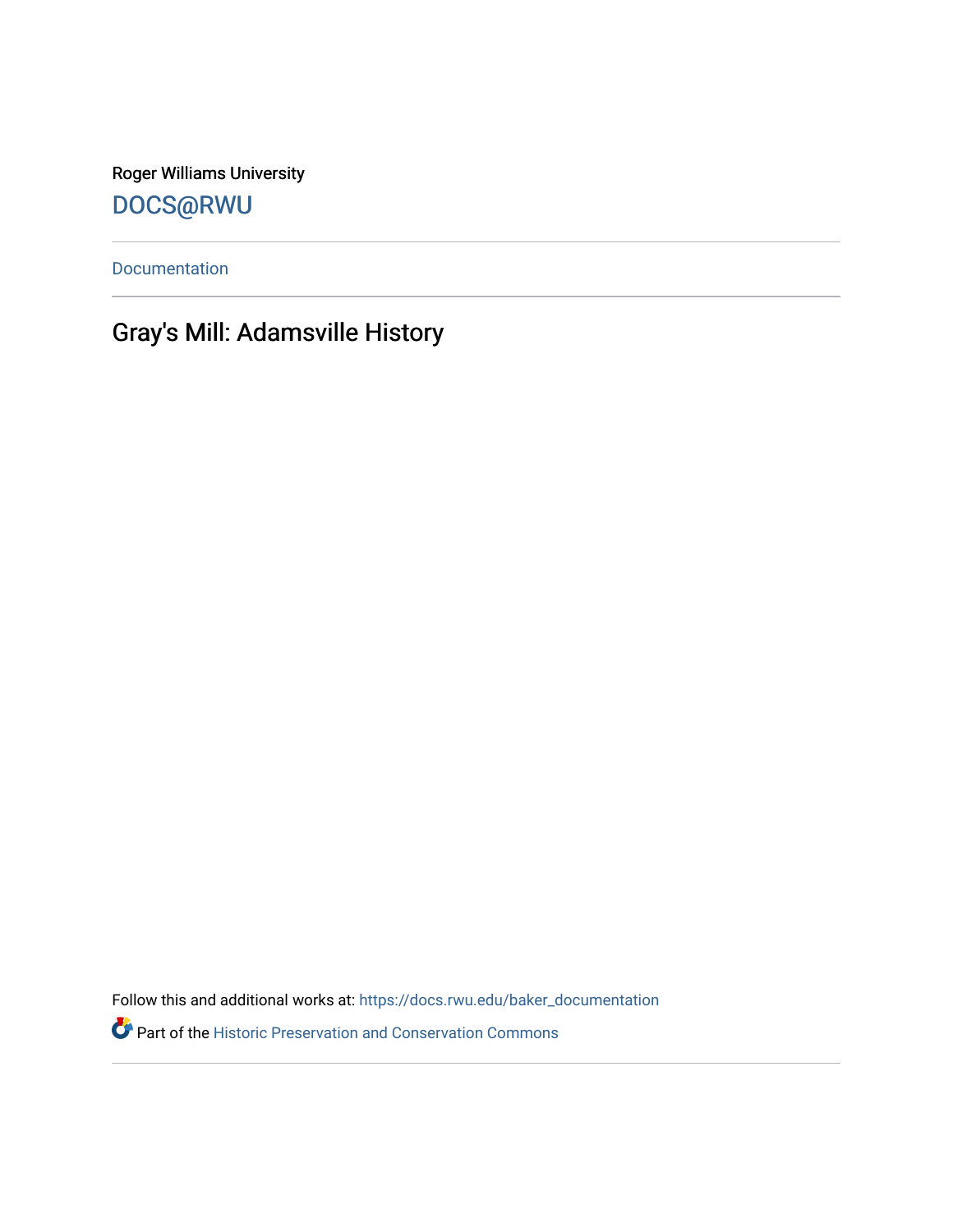Adamsville (originally Taborville) was settled in the late17th century when a stream was damned and a mill was built. The mill pond created power to run a grist mill, a saw mill and was a source for cutting and selling ice. The mill, originally powered by a wooden wheel, ground meal for human use, fodder for animals and sawed timbers for construction. A blacksmith , meat market, bakery, harness shop, and ice houses, etc., where some of the businesses that sprung up around the mill.

In the mid 19th century the influence of the Industrial Revolution arrived in Adamsville and the mill building and its works were rebuilt to incorporate a turbine. The turbine, a more efficient source of power, lasted until it was destroyed by the 1938 hurricane. The turbine, replaced with a gasoline engine, meant that there was no further need to maintain the millpond.

In 1980 the miller, who was then 80, decided to sell the mill. Ralph Guild, a summer resident, remembered the mill from childhood and not wanting to see it fall into ruin, bought it, restored it, and hired a miller to run the mill. For 17 more years the mill continued to produce Rhode Island's famous Jonnycake meal. However, by 1999 Guild realized that the mill could no longer be profitable --super markets and fast food had taken over -- and he closed the doors. With nobody in charge at the mill, the community didn't know what to do when the pond flooded or became a mosquito infested trickle. They did know that they didn't want to lose the mill or the pond, which have always been the heart of the village. Consequently various people tried different ways to stabilize the pond, compounding the problem and progressively the life of the pond and its relationship to the mill and the village have deteriorated.

Gray's mill and millpond are rich in historic and cultural significance, and are the heart of the surrounding community. Its resources include, 300 years of community life, industrial technology, archaeology, ecology, sociology, politics, economics, and recreation. By the summer of 2002 the mill will be back in operation again.